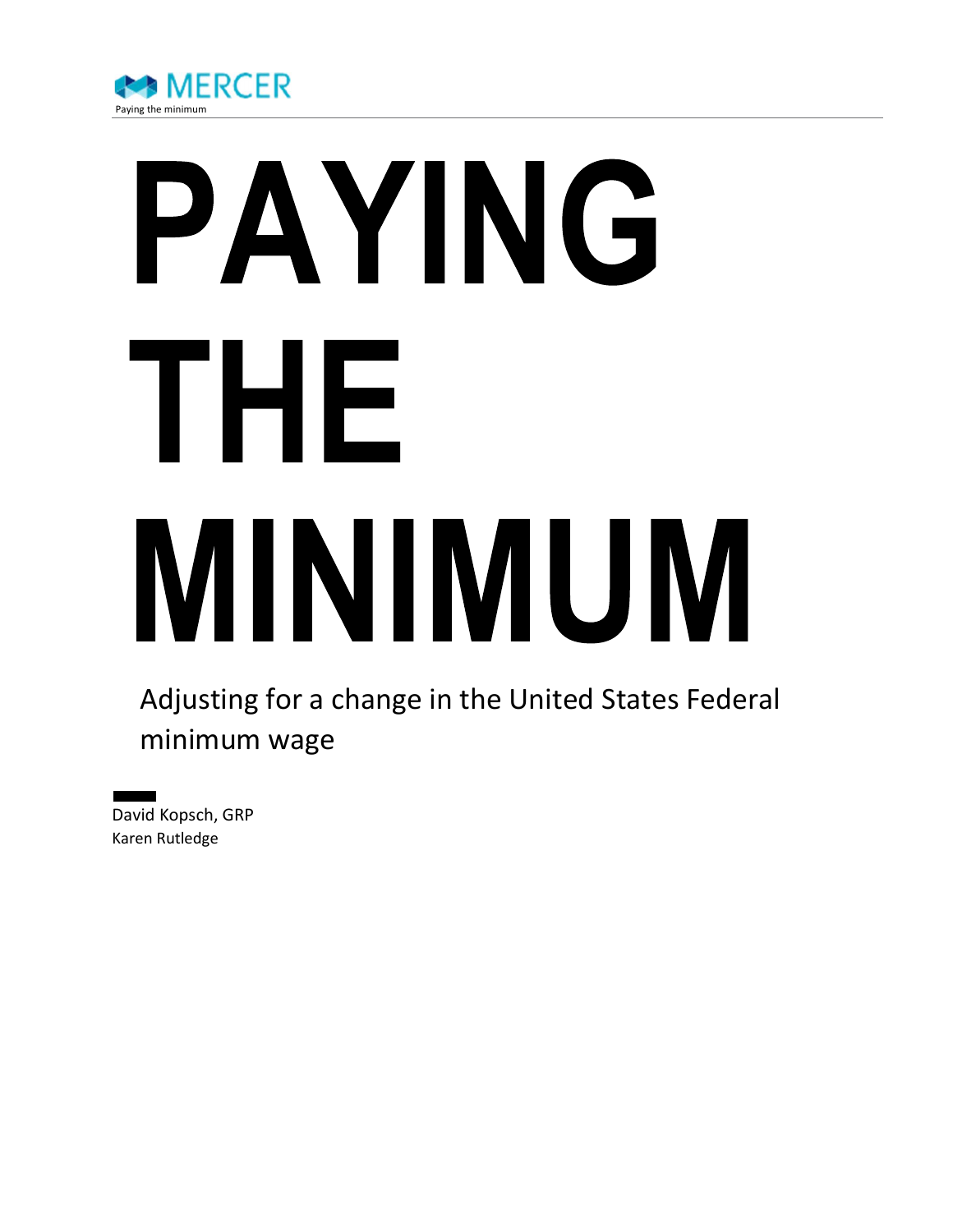

Since Amazon's pledge to pay all its US workers at least \$15 per hour, Mercer started to pulse organizations on the drivers of paying more than minimum wage. The top reasons cited for offering more included:

- Reduce the administrative burden of chasing compliance with changing regulations by state and their municipalities
- Competition for skilled talent
- Attracting available talent

Although many of the largest organizations are paying \$15 per hour, on average, or are in process of getting to this rate, there are just as many employers paying at or slightly above the required hourly minimum wage rate. As Mercer continued to pulse organizations on the topic of a \$15 per hour wage, for the initial two surveys, retailers consistently responded to the question of a \$15 per hour wage saying, "We will wait and see what is required." In the Mercer Global Talent Trends report of 2020, data collected prior to the pandemic taking hold, 63% of HR leaders predicted wage stagnation would continue in 2020.<sup>i</sup> As Mercer saw an uptick in questions about the federal minimum wage, a 2021 Mercer survey showed employers had changed their focused when asked, "List in order of importance changes your organization would consider if the federal minimum wage is increased to \$15/hour." The majority of the 127 respondents listed: i) absorb cost, ii) review workforce plan, and iii) change the workforce rewards strategy. It is likely the state legislation passage, the election attention on federal minimum wage, and the rise of many hourly workers classified as "hero workers" have pushed organizations to re-evaluate their hourly workforce strategy differently.

## A historical look back

Minimum wage earned per hour has been a topic of discussion since its creation as part of the National Industrial Recovery Act of 1933 by the United States Congress. For understanding, the federal minimum wage is defined in United States labor law simply as "the lowest remuneration that employers can legally pay their workers covered by FLSA.<sup>ii</sup> In addition, many states established their own higher minimum wage rate and require employees be paid the higher of the two minimum wage rates.<sup>iii</sup>

What makes up the demographics of 1.6 minimum wage workers as illustrated in data from the United States Department of Labor for 2019 earning wages at or below the federal minimum of  $$7.25$  per hour<sup>iv</sup>:

- Age. Under the age of 25 represented only about 20% of the hourly paid workers, but this group made up about 40% of the 1.6 million workers.
- Gender. 3% of women and 1% of men earned wages at or below the required federal minimum wage rate.

 $\overline{a}$ 

<sup>i</sup> http://content.mercer.com/Career/Mercer-Global-Talent-Trends-2020-Report.pdf

ii https://en.wikipedia.org/wiki/Minimum\_wage

iii https://www.bls.gov/opub/reports/minimum-wage/2019/home.htm#:~:text=2 million had wages below the federal minimum.,percent in 2018 to 1.9 percent in 2019.

iv https://www.dol.gov/general/topic/wages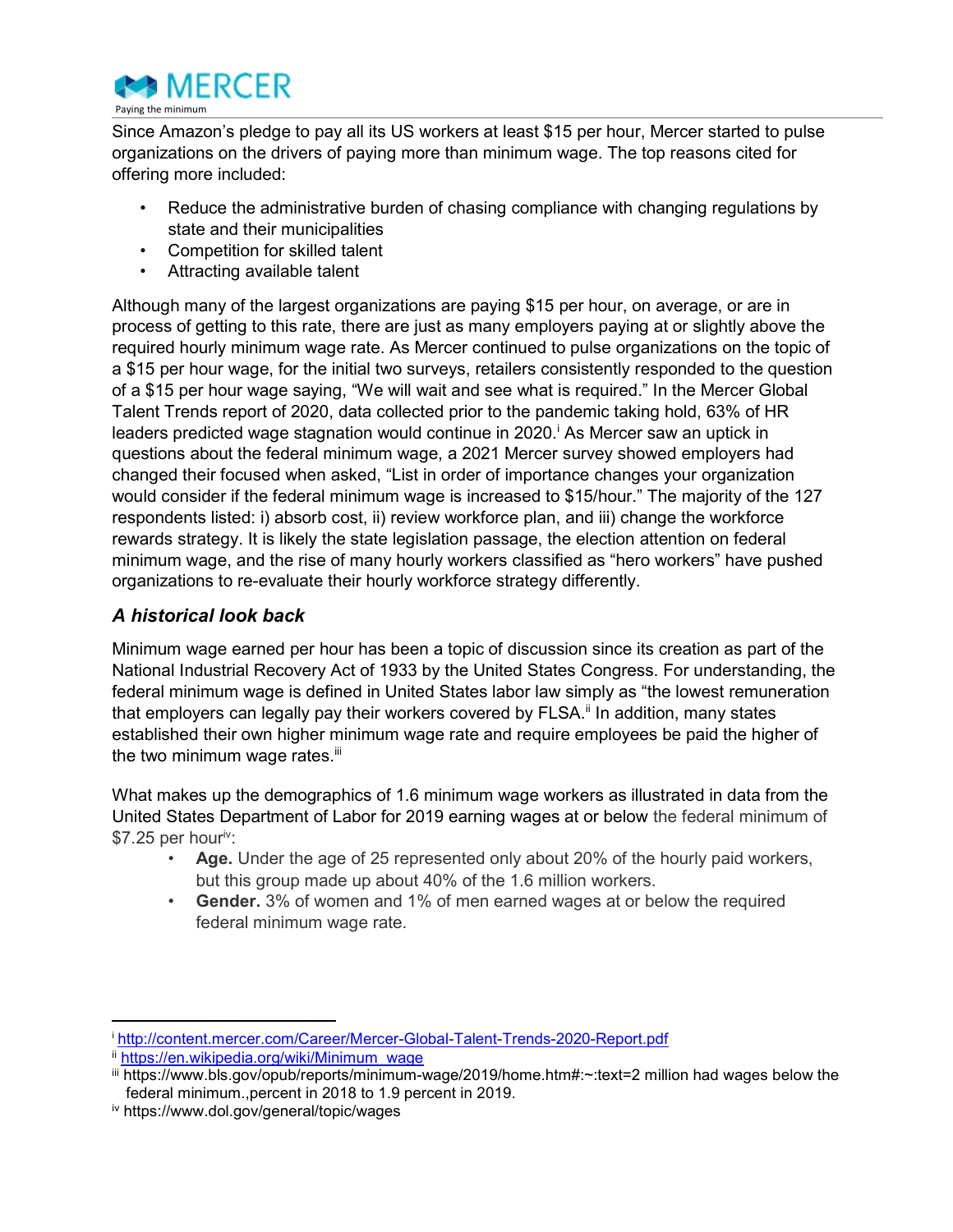

- Race and Hispanic or Latino ethnicity. 2% across all ethnicities (White, Asian, Black, and Hispanic) of hourly paid workers are earning wages at or below the federal minimum.<sup>v</sup>
- Full- and part-time status. 5% of part-time workers (people who usually work fewer than 35 hours per week) were paid the federal minimum wage or less, compared with close to 1% of full-time workers (people working 40 hours per week).
- Industry. Leisure and hospitality are the highest with 10% representation.<sup>vi</sup>

Since the implementation in 2019 of Fair Minimum Wage Act of 2007 raising the federal minimum wage rate to \$7.25 an hour, additional legislation has been introduced to increase wages further --

- 2012 Harkin-Miller proposal to raise the wage to \$10.10. Vil
- 2015 Living wage legislation introduced wages should be at a level where people who work full-time earn enough to support themselves and their families without the need to rely on public welfare or assistance programs. Vili
- 2019 Raise the Wage Act introduced raising the federal minimum wage rate per hour in incremental steps by 2025 from \$7.25 to \$15.00.
- 2021 COVID-19 Relief Act introduced raising the federal minimum wage rate per hour to \$15.00 by 2025 in stages.<sup>ix</sup> It would also guarantee that tipped workers, youth workers, and workers with disabilities are paid the full federal minimum wage.

As the Federal minimum wage debate continues, many states in the Union have not waited and increased the state minimum rate from \$7.25 per hour. Seven states including Connecticut, Illinois, Maryland, Massachusetts, New Jersey, New York, Virginia, and the District of Columbia have passed legislation to increase their minimum rate to \$15.00 or higher per hour over the next few years.<sup>x</sup> History shows government is likely to make incremental increases over a two to three year period to get to \$15.00. Also, it is clear legislation may take time either at a federal or state level, but organizations need to be prepared for the inevitable. Mercer's recommendation is prepare now for what is coming and pay market competitive rates.

# A tale of two views

 $\overline{a}$ 

The points of view for increasing the wage or maintaining the current federal wage have been consistent for years -- proponents of a higher minimum wage indicate the current minimum wage rate is too low for any one individual to have basic needs met. The proponents argue basic needs are the equivalent of \$31,200 per year or \$15 per hour. Some proponents said, "as the minimum wage rises and work becomes more attractive, labor turnover rates and absenteeism tend to decline".<sup>xi</sup> In a statement by Costco CEO, Craig Jelinek, during a Senate

<sup>v</sup> https://www.bls.gov/opub/reports/minimum-wage/2019/home.htm#:~:text=2 million had wages below the federal minimum.,percent in 2018 to 1.9 percent in 2019.

vi https://www.bls.gov/opub/reports/minimum-wage/2019/home.htm#:~:text=2 million had wages below the federal minimum.,percent in 2018 to 1.9 percent in 2019.

vii https://www.bls.gov/opub/reports/minimum-wage/2019/home.htm#:~:text=2 million had wages below the federal minimum.,percent in 2018 to 1.9 percent in 2019.

viii https://www.epi.org/publication/raising-federal-minimum-wage-to-1010/

ix https://minimum-wage.procon.org/history-of-the-minimum-wage/

x https://www.cnn.com/2021/02/19/politics/stimulus-house-democrats-proposal/index.html

xi https://www.thebalancecareers.com/2018-19-federal-state-minimum-wage-rates-2061043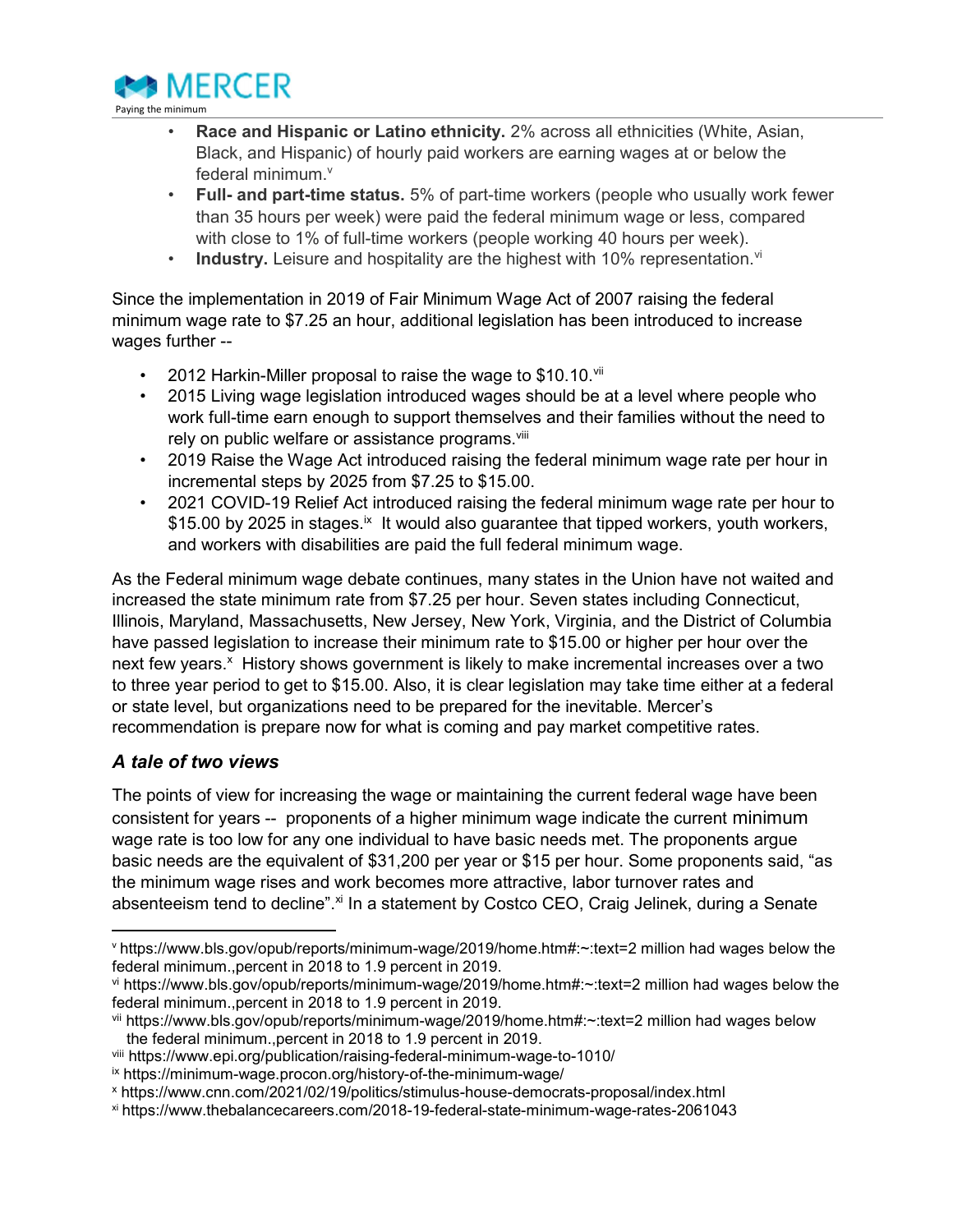

Budget Committee hearing for pay at large retail and fast-food employers, "This isn't altruism," Jelinek said. "It helps in the long run by minimizing turnover, maximizing employee productivity commitment and loyalty."<sup>xii</sup> Other proponents state that if minimum wage rates increase, it would reduce the wage inequity between genders and races.

The opposition states that raising the minimum wage rate would hurt businesses and force companies to reduce their hiring and/or lead to closing their business. In 2019, the U.S. Congressional Budget Office cited …"real income falls for some families because other workers lose their jobs, business owners lose income, and prices increase for consumers."<sup>xiii</sup> One more argument is an employer may resort to replacing people with robots and other digitally enabled ways to meet customer demand on cost. During Mercer's pulse surveys on \$15 Per Hour, respondents indicated most retail employers would consider a review of their workforce plans. In our experience, a review of the workforce plan includes hiring, scheduling flexibility, automation of routine tasks and job cuts.

## The Call to Action

Size aside, a change in hourly minimum wage is inevitable. HR must prepare the organization and its brand for the change by offering ideas to leadership and successful implementation of solutions. Of the 127 participants in the Mercer 2021 survey, 91% indicated front-line workers would be the most impacted group of employees by an increase in the Federal minimum wage. It is not a surprise that front-line and distribution centers employees represent the largest group of employees to be impacted by a change.



Given the gravity of the impact to such a significant workforce size, Mercer, after multiple conversations with retail organizations, has identified some important topics for HR and leaders to take action that can transform organizations to adjust to minimum wage increases.

 $\overline{a}$ 

xii https://minimum-wage.procon.org/

xiii https://progressivegrocer.com/costco-raises-its-minimum-hourly-wage-

<sup>16?</sup>utm\_source=omeda&utm\_medium=email&utm\_campaign=NL\_PG+Daily+5&utm\_keyword=&oly\_en c\_id=0440A5828812H9U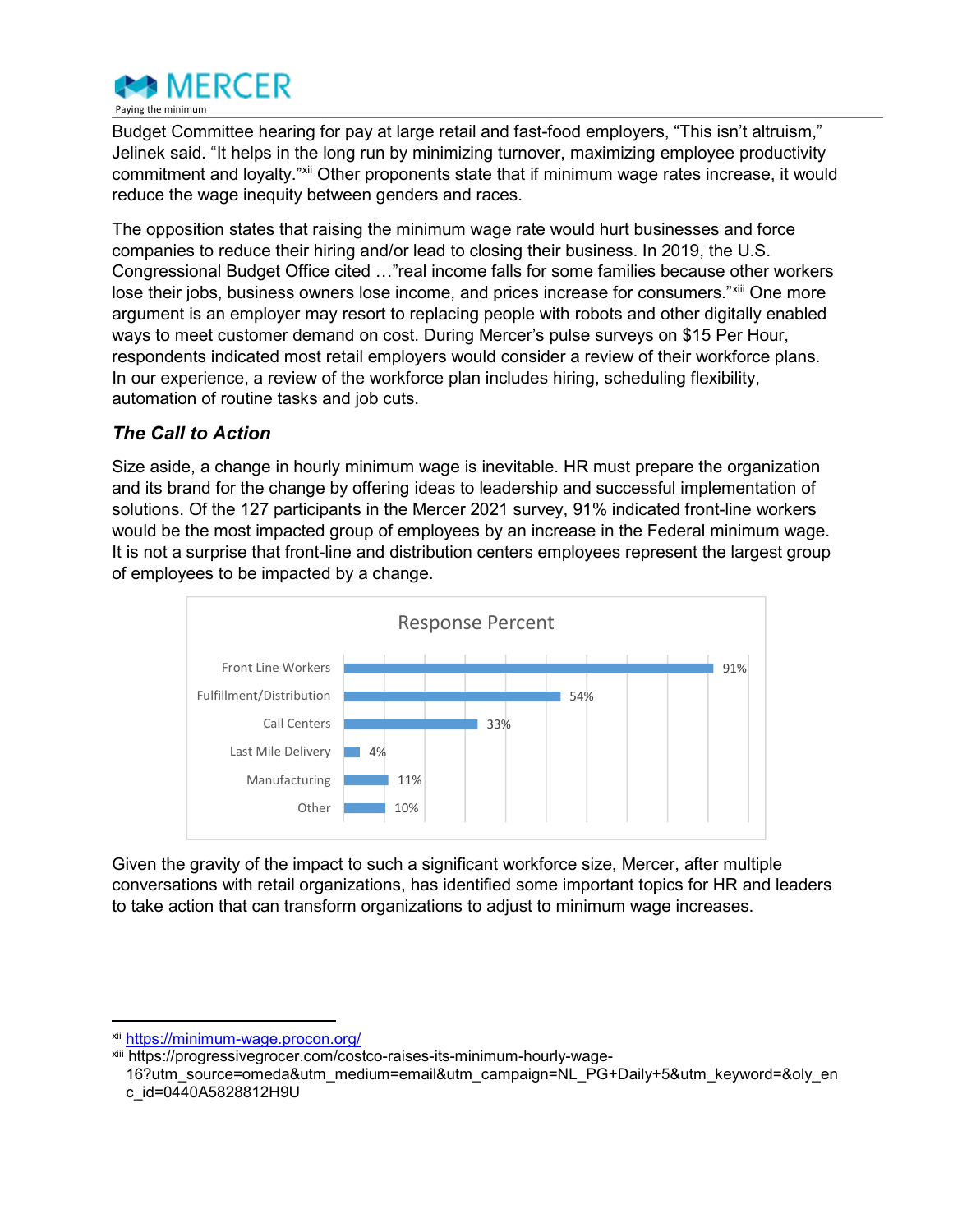

Workforce planning to identify the number of employees to efficiently run the site and be profitable. As 2020 started, 98% of executives had initiatives to redesign their organization to make them fit for tomorrow.<sup>xiv</sup> The pandemic of 2020 changed consumer behavior to online shopping, last mile delivery, and even fitness on demand. This did not give employers much time to conduct workforce planning, but there are lessons that can be applied to rethink how to design the workforce. Leveraging the flexibility and agility demonstrated during the pandemic to create on-demand labor pool by:

- Assessing and designing work teams around the work for its tasks and responsibilities so employees can be deployed to support business needs
- Leveraging flexible on-demand employment categories; i.e., full-time, part-time, gig
- Empowering talent by integrating technology

During the thick of the pandemic, one cosmetics retailer designed a work team of employees from serving clients in just one category of a store to a work team of serving clients across all categories in the store. The long-term benefit of this shift provided opportunities for employees to apply their skills and gain exposure to other areas in the store. For the employer, they were able to redeploy talent and ensure store coverage to reduce the impact of revenue loss. With reduced traffic in brick and mortar locations, one organization leveraged the flexibility of their employment categories by creating agile teams led by more senior, tenured employees. This alleviated the burden (and stress) of Management to handle call-outs and daily designation of responsibilities. For the team leads, it empowered them by taking on more responsibility; a career development move in the chaos of conducting customer service in a pandemic. Lastly, we spoke with one apparel company that offered the opportunity for front line store employees to work in local distribution centers. This work shift allowed for the retention of employees while supporting the organization to fill roles in other parts of the organization in need of people to support ecommerce growth shipping through the distribution center network. In each of these instances, by being flexible and agile with the workforce, it allowed organizations to identify processes that could offset the cost of a higher hourly wage.

Total rewards mix for finding the balance between benefits, wellness and an increase in the minimum wage rate. For employers with an hourly workforce, Mercer heard pre-pandemic, the need to benchmark the market for ways to enhance and remain competitive on benefits and job perquisites for hourly wage workers. Prior to the pandemic, Mercer 2020 Global Talent Trends indicated executives top workforce concerns were: xv

| Executives top workforce concerns pre-pandemic                       | 2019 | 2020 |
|----------------------------------------------------------------------|------|------|
| Supporting employee's health and well-being                          | -    | 48%  |
| Employees' expectations of consumer-grade digital experience at work | 48%  | 47%  |
| Automation at work                                                   | 42%  | 44%  |
| Gig economy                                                          | 42%  | 42%  |
| Increase diverse talent pool                                         | 46%  | 39%  |

 $\overline{a}$ 

xiv https://www.cbo.gov/system/files/2019-07/CBO-55410-MinimumWage2019.pdf

xv http://content.mercer.com/Career/Mercer-Global-Talent-Trends-2020-2021-Global-Report.pdf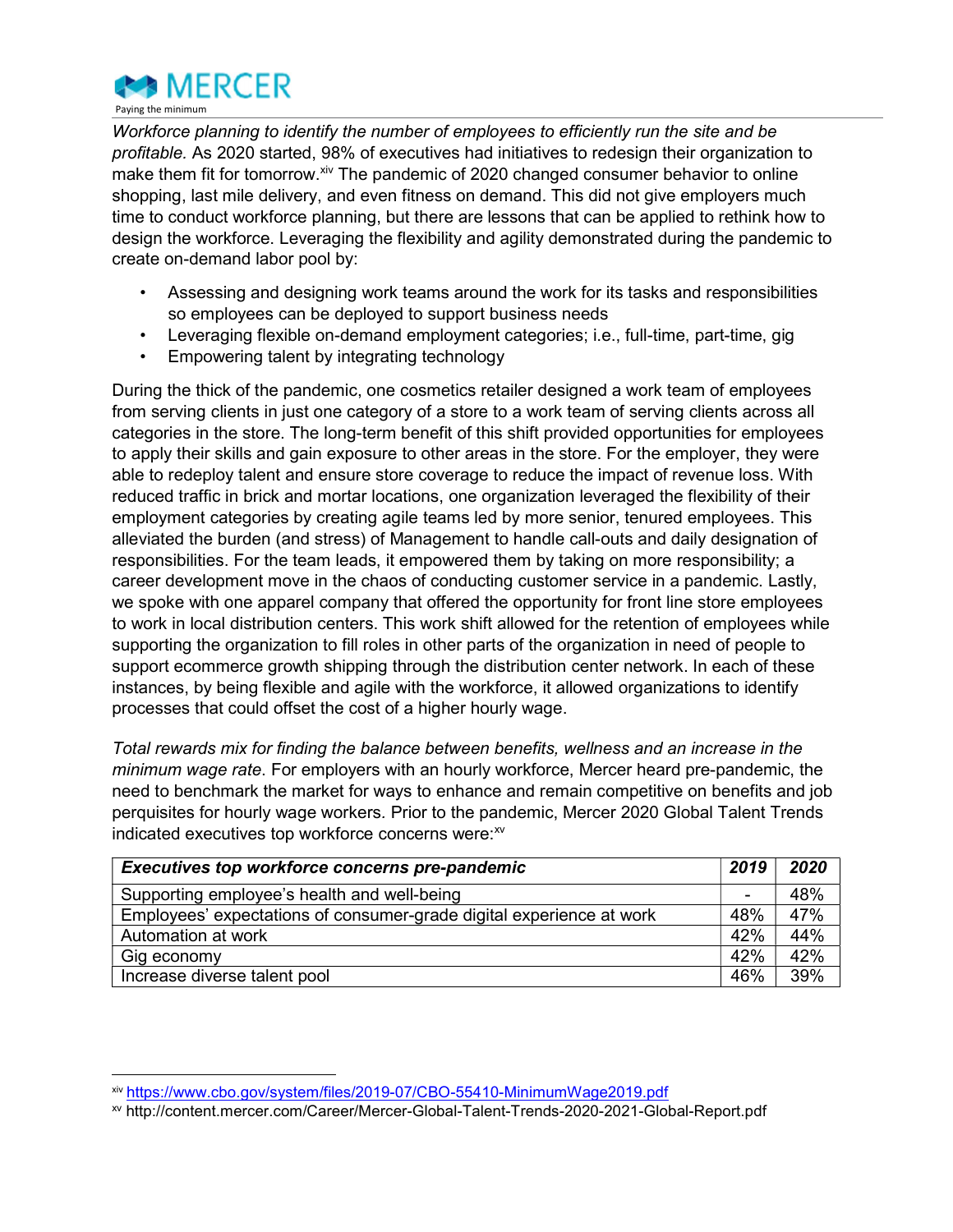

In a 2019 Congressional Budget Office report, it stated, "Employers might also respond in other ways to an increase in the minimum wage. They might reduce workers' fringe benefits (such as health insurance or pension) and job perks (such as employee discounts), which would lessen the effect of the higher minimum wage on total compensation. … Such benefit reductions would probably be modest, however, in part because low-wage workers receive few noncash benefits..."<sup>xvi</sup> While in the past, employers often evaluated total reward mix to reduce benefit costs, the pandemic disruption heightened and necessitated a focus on the employee total rewards mix with new ways of caring about the workforce. Now it is about creating a culture of caring to assist employees toward better wellness choices.

What will meet the needs of employee wellness while balancing the added expense of increased labor? Mercer's 2020 Global Talent Trends Study reported 1 in 2 employees (50%) want to work for an organization that offers responsible rewards.<sup>xvii</sup> In the Mercer 2021 Global Talent Trends Study, 61% of people trusted their employers to look after their well-being. Xviii Mercer has seen employers evaluating benefits from medical coverage to voluntary benefits such as EAP and pet insurance to address the needs and well-being of their employees at all levels of the organization – front line workers up through to the C-suite. By balancing the total rewards mix in case of a minimum wage increase, retailers are finding ways to design a compelling experience that resonates with employee preferences that protects health and financial wellbeing.

Compensation compression mitigation by ensuring performance recognition of current talent when new hire talent joins the organization. Any change in minimum wage at a state or federal level can create questions about how to adjust pay. Hourly jobs often require only limited skills (e.g., know how to stock shelves, fold clothes, pack boxes) and responsibilities (such as arrive to work on time, ensure a clean, and safe work environment). The result is employers with an hourly population, commonly, maintain a minimum wage compensation strategy that does not account for performance or employee growth. Thus, any change in minimum wage may create compensation compression issues.

For example, Worker A started two years ago at \$7.25 per hour. With no increase for performance, Worker A is still earning \$7.25 per hour today. In a case in which a minimum wage is increased, a new hire, Worker B, joins today and will earn \$15 per hour. Is Worker B more able to do the job than Worker A? Should Worker A be recognized for two years' tenure? What about the Manager of Worker B and Worker A earning \$15 per hour in recognition of their supervisory responsibilities?

To reduce the likelihood of compression in pay as a result of legislative minimum wage increases, hourly wage organizations must shift to a market competitive wage rate strategy. It also ensures employers with an hourly workforce stay ahead of regulatory changes.

Employee value proposition linkage to the organization's brand as a means to defining the compelling employee experience. Some of the largest organizations with a large contingent of hourly employees have announced over the last few years an increase in their starting hourly rate to \$15 per hour, yet job openings remain. Today's employees want to work at employers

xvi http://content.mercer.com/Career/Mercer-Global-Talent-Trends-2020-2021-Global-Report.pdf xvii http://content.mercer.com/Career/Mercer-Global-Talent-Trends-2020-Report.pdf

xviii http://content.mercer.com/Career/Mercer-Global-Talent-Trends-2020-2021-Global-Report.pdf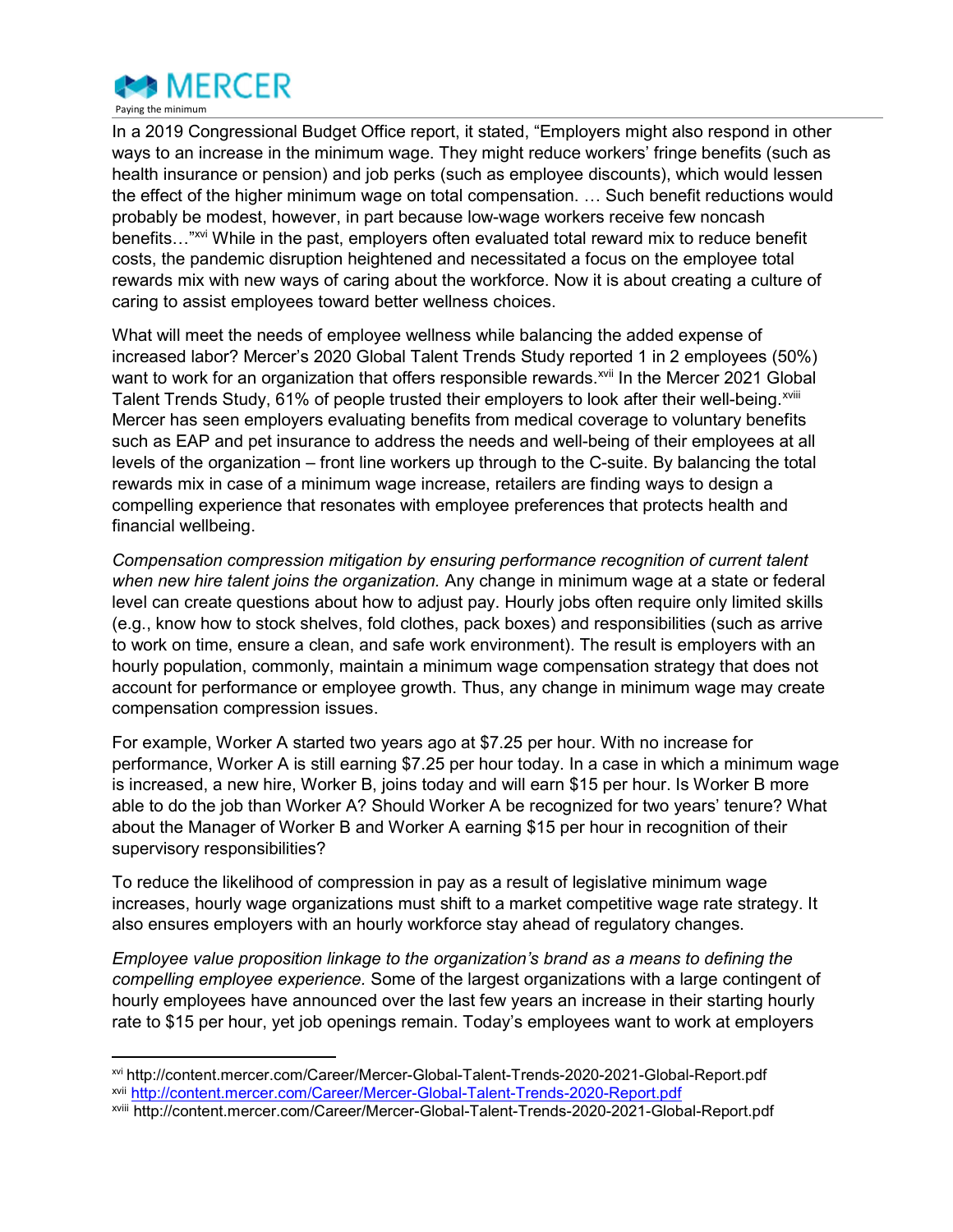

who have a strong employee value proposition (EVP) that aligns with their values even if the position is paying an hourly wage. It is no secret that a strong EVP can attract and retain the best people and indirectly lead to lower turnover costs. However, if the organization only keeps in step with minimum wage hikes, does this jeopardize the ability to attract and retain talent?

Mercer research has shown that an hourly wage is **not** the only factor that attracts and retains talent. In Mercer's December 2019 \$15 Per Hour Wage Survey, a large department store chain indicated by offering their employees air conditioning in their distribution centers during the summer, it kept a steady stream of applicants while other retailers in the area were offering a higher hourly wage. Another specialty retailer offered flexibility in the employees' schedules as a way to support employees in raising a family, taking care of family members, or attending school while paying just above minimum wage rates. While it is inevitable the hourly minimum wage will increase, employees want more than pay. Retailers are wise to address their EVP and brand to avoid being deemed a minimum wage workplace by the national media.

Labor & Developing the Workforce of the Future is connecting wage to labor contribution through skills as a means to make "work" work for the under-skilled. Attracting and retaining talent is an exhaustive and expensive part of doing business. Onboarding employees is much more than it was in the past. Turnover of employees can cost the organization upwards of onethird of a worker's annual wages.

In retail where a large workforce is hourly, jobs are becoming more digital and automated, but the demand for workers does not appear to be diminishing. So, if organizations are going to be legislated to pay a higher minimum hourly wage, they want certain skills for wages; however, they don't know what skills they have in their workforce. An internal marketplace matches employees to business. Due to COVID-19 in 2020, up to 44% of organizations made it easier to share talent internally, and 26% plan to continue the practice in 2021. Xix For employers, this means a shift in thinking away from jobs and into tasks that employees do today.

Although a number of large retailers currently invest in employees by making technical training available, there is a large need in the hourly workforce to align skills to the workforce of the future where employees can develop the skills to be applied in the future of work. Through this method, paying wages higher than minimum wage has a payoff. For some organizations, the lack of such a marketplace infrastructure to train on a large continuous scale could be too much of an expense. If this is the case, a cost benefit analysis may be needed to determine whether a role can be adapted to a gig worker who can bring a certain set of skills to an organization without the overhead of a traditional employee.

xix http://content.mercer.com/Career/Gaining-a-Skills-Edge-Through-Agile-Talent-Practices.pdf